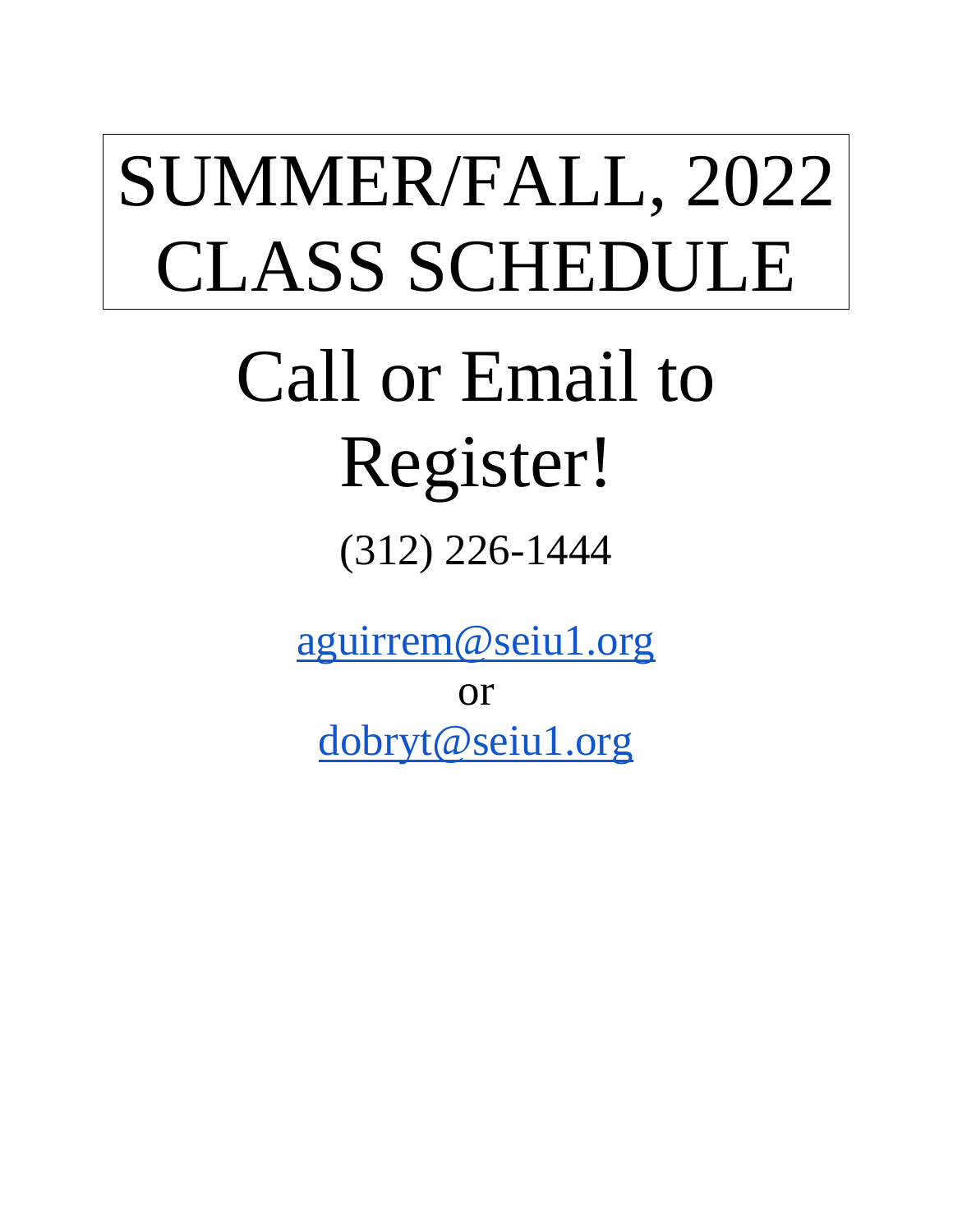# **SEIU Local 1 Training Center Summer/Fall, 2022 Schedule of Classes**

## **2-Year Apprenticeship Program**

Monday, Tuesday or Wednesday (6pm–10pm) *Orientation is on July*  $11^{th}$ *,*  $12^{th}$  *or*  $13^{th}$ Comprehensive training covering all aspects of building maintenance. Graduates are awarded Journeyman's Certificate from the US Department of Labor. Mandatory for all newly hired "A" level employees. Classes meet 1 night per week.

## **Health & Safety**

Monday, Tuesday or Wednesday (6pm-10pm) *5 Weeks Beginning July 11, 12 or 13*  OSHA compliance, protective equipment, financial literacy and familiarizing yourself with your health benefits

## **Hand Tools and Power Tools**

Monday, Tuesday or Wednesday (6pm-10pm) *9 Weeks Beginning August 15, 16 or 17* Safe and proper use of hand tools and power tools in the workplace

## **Mathematics**

Monday, Tuesday or Wednesday (6pm-10pm) *6 Weeks Beginning October 18, 19 or 24* Basic math for on-the-job application

## **Blueprint Reading**

Tuesday, Wednesday or Thursday (6pm-10pm) *7 Weeks Beginning July 12, 13 or 14*  How to read, use and create blueprints

## **Plumbing**

Monday, Wednesday, Thursday (6pm-10pm) *8 Weeks Beginning Aug. 29, 31 or Sept. 1* Plumbing principles, repairs and preventive maintenance

## **Low-Pressure Boiler Systems**

Monday, Wednesday or Thursday (6pm–10pm) *8 Weeks Beginning October 26, 27 or 31*  In-depth instruction on boiler operations

#### **Water Treatment (1 Night Seminar)**

Tuesdays (6pm-10pm) *November 8, 15 or 22 Students choose 1 night to attend* Water Treatment for heating and cooling

## **Electricity**

Tuesday, Wednesday or Thursday (6p-10p) *13 Weeks Beginning July 12, 13 or 14* Basic Electricity, Electrical Safety and Troubleshooting Electrical Systems. \**Required before you can take HVAC*

## **Carpentry**

Tuesday, Wednesday or Thursday (6p-10p) *7 Weeks Beginning October 11, 12 or 13* Basic repairs to walls, tile, doors, floors, etc.

## **Locks & Keys**

Monday, Wednesday or Thursday (6p-10p) *7 Weeks Beginning July 11, 13 or 14*  Locksmithing and key pinning

## **HVAC (Heating, Ventilation & A/C)**

Tuesday, Wednesday or Thursday (6p-10p) *13 Weeks Beginning Aug. 30, 31 or Sept. 1* Comprehensive instruction in basic Air Conditioning principles as well as how to troubleshoot common A/C problems. \**Students must complete Electricity course before enrolling.*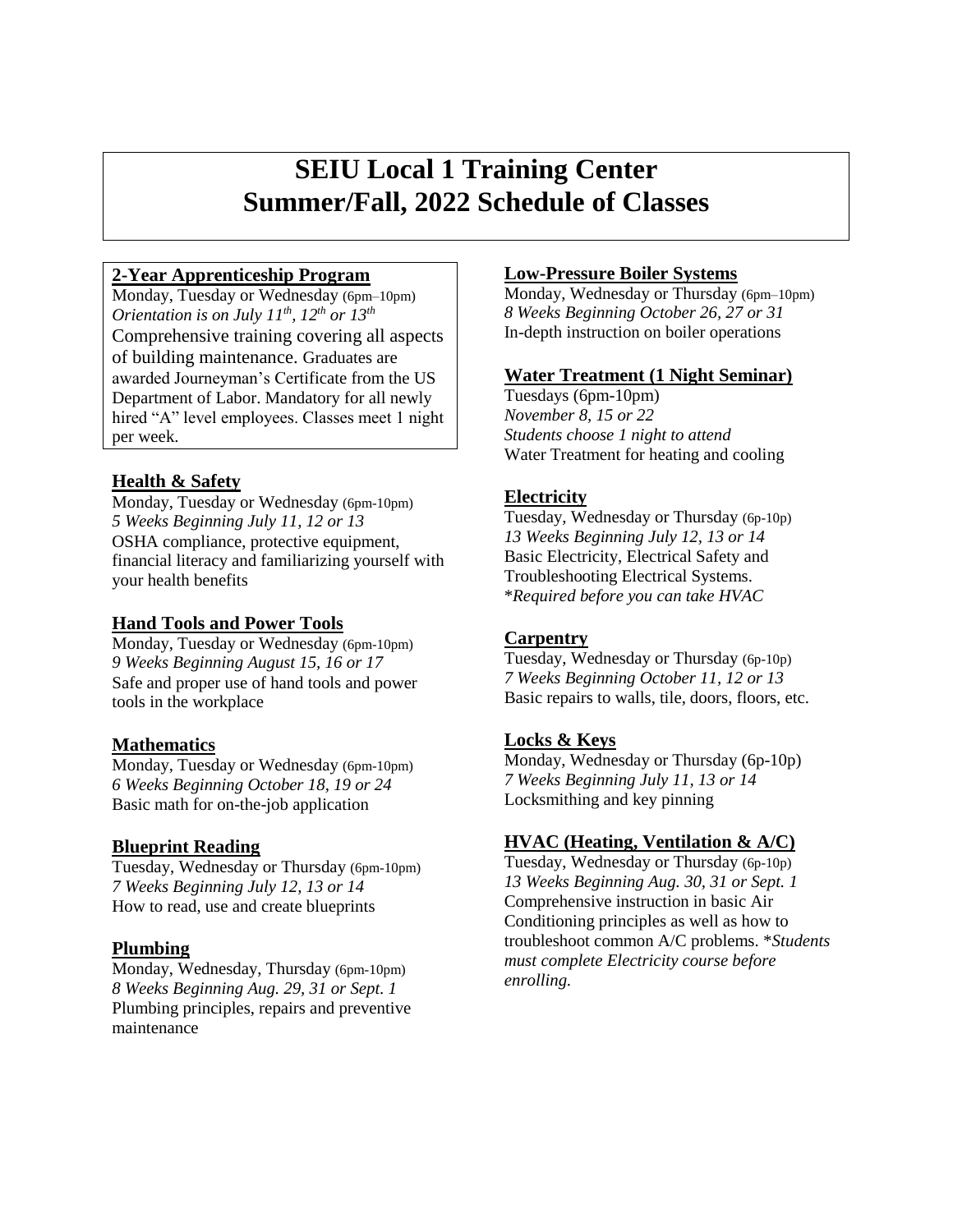## **LIFE SKILLS COURSES**

\*These courses are FREE to SEIU Members under the ABOMA contract

## **Basic Computers**

2 NIGHTS EACH WEEK FOR 3 WEEKS (6 TOTAL SESSIONS) TUESDAYS AND THURSDAYS 6PM-9PM *CLASS BEGINS October 11th* Using the computer, mouse and keyboard. Introduction to Microsoft Word and the internet

## **Advanced Computers**

2 NIGHTS EACH WEEK FOR 3 WEEKS (6 TOTAL SESSIONS) TUESDAYS AND THURSDAYS 6PM-9PM *CLASS BEGINS November 1st*  Writing letters, creating a budget, setting up an e-mail account

## **English as a Second Language**

Classes are taught in English, so we can accommodate a wide range of native languages (Spanish, Eastern European, Polish, etc.)

## **ESL**

2 NIGHTS EACH WEEK FOR 12 WEEKS (24 TOTAL SESSIONS) TUESDAYS AND THURSDAYS 6PM-9PM *CLASS BEGINS TUESDAY, AUGUST 30th*

Foreign Language

**Learn Basic Spanish** WEDNESDAYS (6PM-9PM) *12 WEEKS BEGINNING ON AUGUST 31st*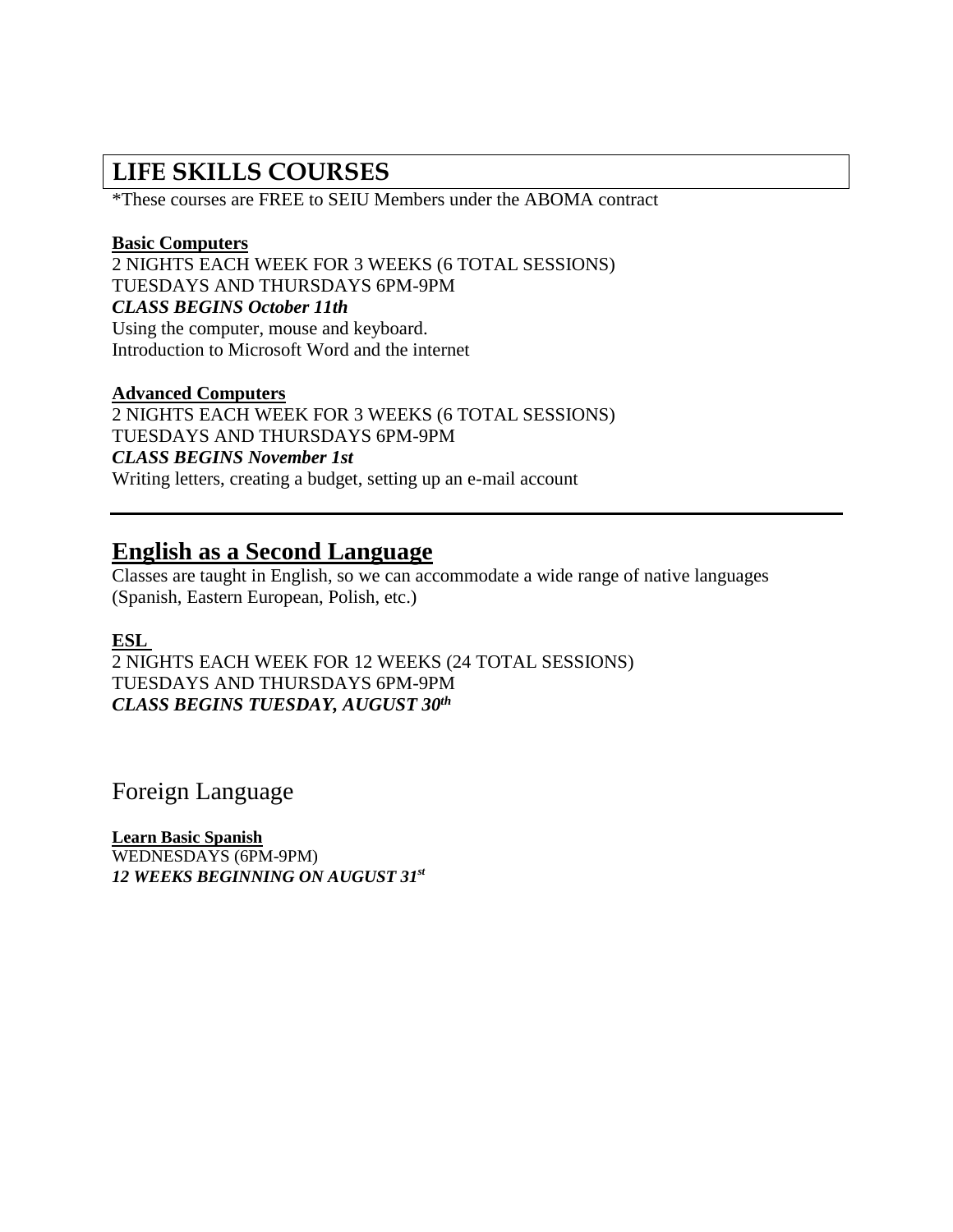# CONTINUING EDUCATION COURSES

## \* CHIEFS, ASSISTANTS and 'A' MAINTENANCE NEED 8 HOURS PER YEAR

## **Chicago Engineer's Exam Prep Class**

8 Week Preparation Course for the Stationary Engineer's Exam (6pm-9pm) Wednesdays Beginning AUGUST 3rd Exam will be given by the City on Wednesday, October 12<sup>th</sup> \*Must be a Chief, Assistant Chief or Graduate of the 2-year program to enroll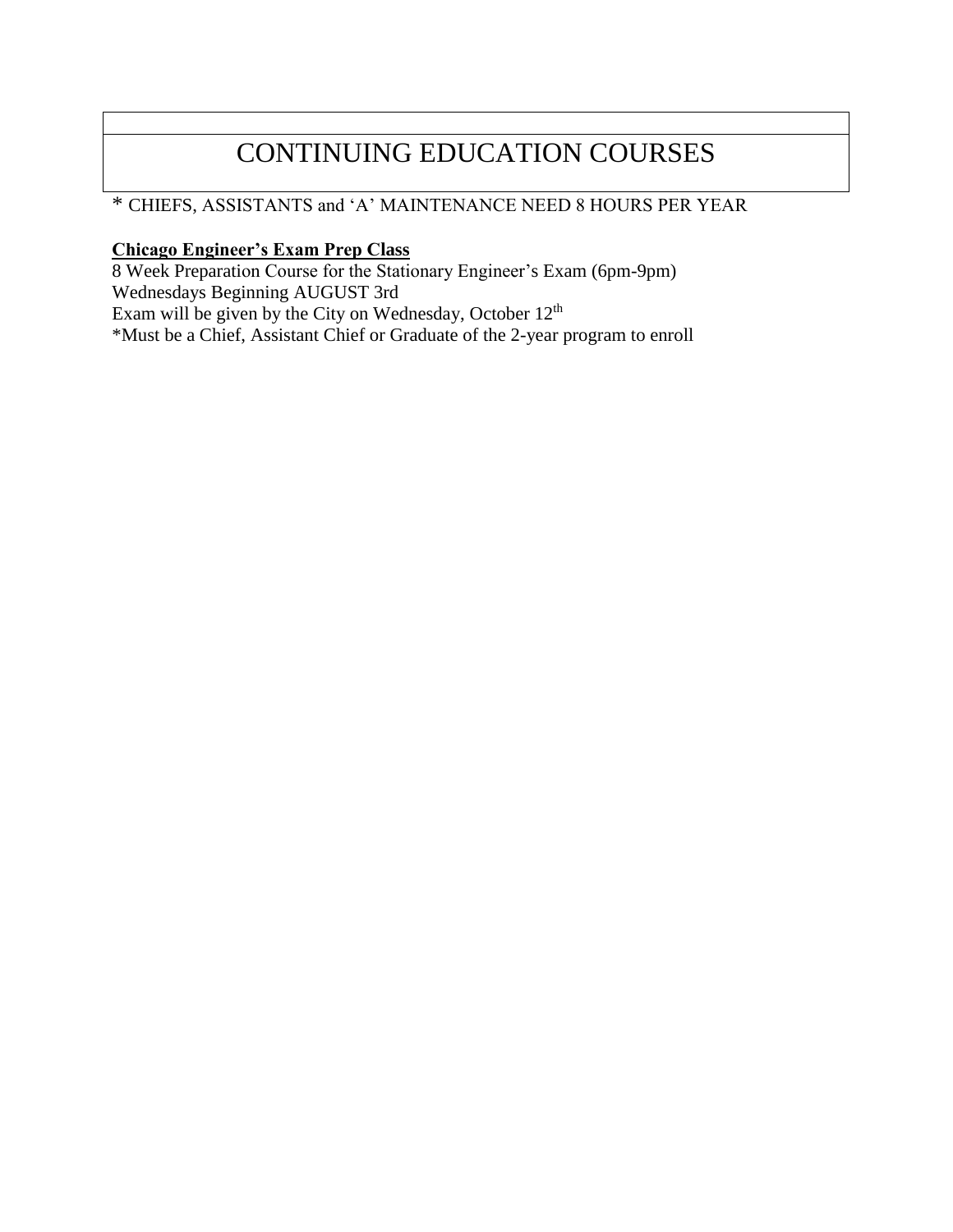# **10-WEEK JANITORIAL TRAINING PROGRAM**

The following topics will be covered:

- Orientation
- Customer Service and Communication Skills
- Basic Health and Safety
- American Heart Association HeartSaver CPR Certification
- Fire Safety
- Cleaning Standards and Expectations
- Hard Floor Care Lecture
- Hard Floor Care Hands-On Demonstration
- Carpet and Upholstery Cleaning/Green Cleaning
- Outdoor Maintenance and Landscaping

## COURSES ARE OFFERED ON 10 CONSECUTIVE **THURSDAYS**

DAY CLASSES (12:30 – 4:30) BEGIN **JULY 14th or SEPTEMBER 22nd** NIGHT CLASSES (6:00PM – 10:00PM) BEGIN **JULY 14th or SEPTEMBER 22nd**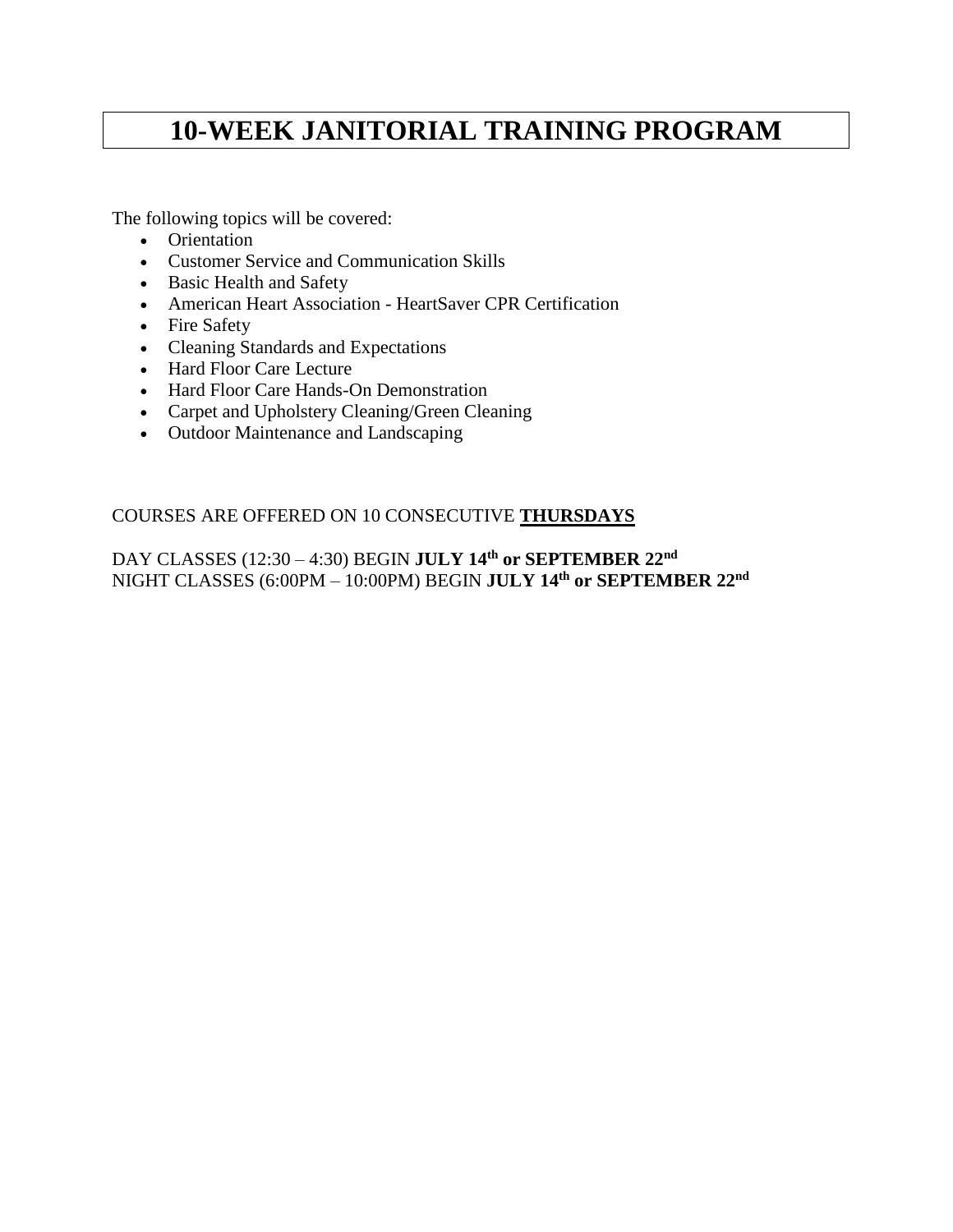# **DOOR STAFF TRAINING**

Students that attend at least **6 out of the 8** classes will receive a certificate for the Door Staff Training Program.

Evening Courses (6:00pm-10:00pm) begin **TUESDAY, JULY 19th or SEPTEMBER 13th**

Daytime Courses (12:30pm-4:30pm) begin **TUESDAY, JULY 19th or SEPTEMBER 13th**

## *CLASS #1- ORIENTATION*

Students will go over the current ABOMA contract with regards to pension, benefits, holidays, sick days, the new 401k plan option, etc.

- *CLASS #2- CUSTOMER SERVICE & COMMUNICATION SKILLS* Looking sharp on the job, interacting with residents, knowing your building and your neighborhood.
- *CLASS #3- BUILDING EVACUATION* Proper evacuation procedures in an emergency situation.
- *CLASS #4- CRIME PREVENTION & ANTI-TERRORISM* Observation skills, making your building a hard target, keeping your building secure.

**CLASS #5- CUSTOMER SERVICE II**- New ideas on how Doormen can assist residents in their building and improve their level of service.

**CLASS #6- CPR & AED CERTIFICATION:** American Heart Association Certification

**CLASS #7- ACTIVE SHOOTER TRAINING** Life saving measures and how to react during an active shooter situation at your building

**CLASS #8- PROFESSIONALISM IN THE WORKPLACE** Promoting a harassment-free environment among co-workers and residents in your building

THE ORDER OF THESE CLASSES MAY CHANGE SUBJECT TO INSTRUCTOR AVAILABILITY. PLEASE CALL FOR DATES IF YOU ARE LOOKING FOR ONE SPECIFIC CLASS.

To enroll, please call (312) 226-1444 or email aguirrem@seiu1.org or [dobryt@seiu1.org](mailto:dobryt@seiu1.org)